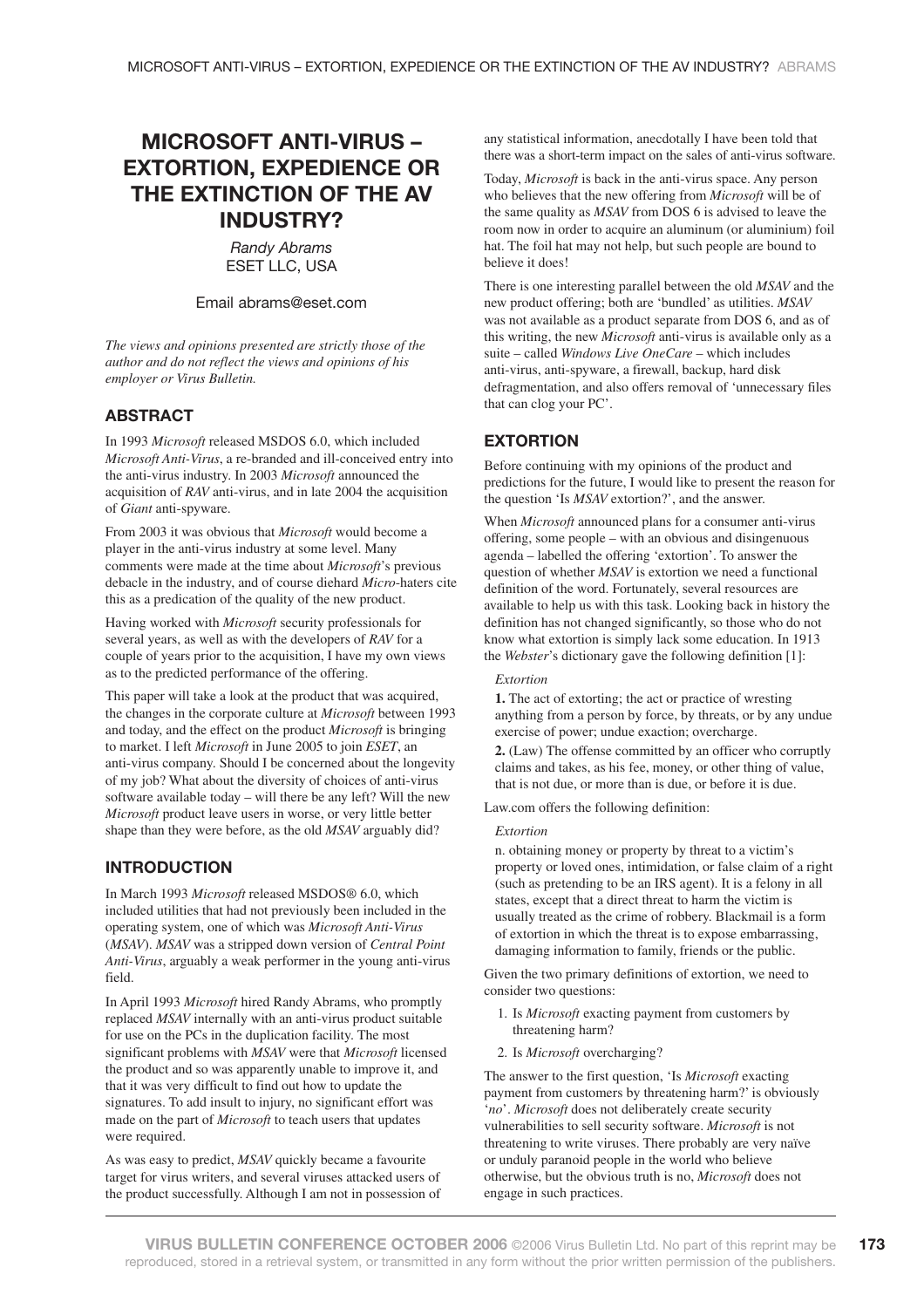Is *Microsoft* overcharging for *Windows Live OneCare*? At just less than US\$50 for coverage of three computers, *Microsoft* is charging less for the *OneCare* suite than most vendors have been charging for standalone anti-virus solutions. When the entire suite of *OneCare* is considered it is obvious that *Microsoft* is not overcharging.

The only logical and honest answer to the question 'Is *Microsoft Anti-Virus* extortion?' is '*no*'. It is extremely disappointing that some otherwise credible reporters have abandoned journalistic integrity, adopted a self-serving agenda, and stooped well below sub-tabloid standards in referring to *Microsoft*'s re-entry into the anti-virus arena as 'extortion'.

# **EXPEDIENCE**

The second part of the topic involves the question of expedience. Is it expedient for *Microsoft* to provide anti-virus protection? That depends on whether we are talking about *Microsoft*, the anti-virus industry, or the users.

For *Microsoft*, this is probably an expedient move. There is a high likelihood of financial success from the endeavour and there is a significant chance that some users who do not already use anti-virus software will start to use it. It is unclear how large this number of users will be.

For the anti-virus industry, the expedience will probably depend upon the individual companies, with smaller companies potentially enjoying more success. Large companies, such as *Symantec*, *McAfee*, *Trend Micro* and *CA* will probably lose some market share to *Microsoft*. Initially the loss will be in the consumer and small business space, but when *Microsoft Forefront* comes to market, medium and large businesses are likely to be adopters at some level as well.

As far as the expedience for users goes, it is too early to provide a definitive answer. The long-term answer will depend on how well *Microsoft* anti-virus is able to help protect its customers. This speaks directly to the quality of both the product and technical support.

With the original *MSAV*, customer service was almost unheard of. This is not a situation that *Microsoft* is likely to repeat. *Microsoft* has been offering free anti-virus support for several years now, through 1-800-PCSAFETY, and has been building expertise in the field. *Microsoft*'s product support, once loathed, has made tremendous strides and is now garnering predominantly favourable feedback from consumers who use it. Technical account managers are largely very respected by the organizations they support as well. Quality service has been a serious goal of the corporation and its employees for several years.

As for the quality of the product, as of this writing it is not looking particularly good for *OneCare* users. Despite *Windows Defender* having been a released product (*Giant Anti-Spyware*), and after being acquired spending a couple of years in beta, anti-spyware is not installed by default in *OneCare* and has no *Checkmark* certification for spyware detection. Several anti-virus companies were able to integrate spyware detection into their product and achieve spyware detection certification much more quickly than this.

On 16 June 2006, a zero-day vulnerability in *Excel* was disclosed. On 18 June, *OneCare* was unable to detect one of two exploit samples where seven other anti-virus companies were already protecting their users.

Still, I do expect the quality of *Microsoft*'s offering to improve. To understand why I expect the quality of the product and support to be competitive it is useful to have a glimpse into the *Microsoft* 'psyche'. Having worked at *Microsoft* for over a dozen years, I feel qualified to help provide some insight.

John Thompson, CEO of *Symantec* (apparently a Larry Ellison wannabe) was quoted by *ZDNet* in May 2006 as saying: 'Our strategy is to out-innovate *Microsoft*. We know more about security than they ever will.' [2]

I have news for Mr Thompson: *Symantec* doesn't know anything about security – in fact, no company does. A company is a legal entity and it is the *people* who hold the knowledge. *Microsoft* has people who are every bit the equals of security experts in any other company.

The strategy of *Symantec* out-innovating *Microsoft* does not appear to be rooted in *Symantec*'s corporate history. *Symantec* has not yet been able to keep pace with the technical innovations of small companies like *ESET*, *Norman* and *BitDefender*.

Perhaps I misinterpreted the word 'innovate', though. *Symantec* bought *Norton* anti-virus and the *IBM* 'Digital Immune System'. *Symantec* bought *IMLogic* to protect IM systems. *Symantec* bought *Sygate* and *Safeweb*, and a host of other companies. *Microsoft* is well versed in acquisitions as well. Despite the ability to buy technology there has been no demonstrable ability for either *Microsoft* or *Symantec* to detect malicious software proactively at any significant rate. The prevention, rather than clean up, of infections is where innovation is most sorely needed.

It is the people at *Microsoft* who will determine the quality of the product and the support. *Microsoft Corporation* employs in excess of 50,000 employees. Like any large corporation, *Microsoft* has some bad apples, but the vast majority of employees are smart, hard-working individuals who take pride in their work. Most employees are front-line product support for their friends and families. It is embarrassing to these people when there are problems with *Microsoft* products. *Microsoft* employees generally are very passionate about the work they do. The love of technology has resulted in some really cool, but insecure products in the past, but with security at the forefront now – especially being forced down marketing's proverbial throat – these people are working on developing new technologies with security in mind.

Obviously there have been numerous problems with the security of *Microsoft*'s products in the past, however it is doubtful that many, if any, other products could withstand the scrutiny that *Microsoft* products receive and come out faring any better while providing anything close to comparable functionality and ease of use.

*Microsoft* nurtures a tremendous culture that encourages respectful disagreement. Within the company there are a myriad of mailing lists that deal with a variety of topics. One such mailing list that deals with information for testers is virtually an online classroom and support centre. Even though my job title and background were not in testing (at least not formally), I joined the testing information mailing list. The sharing of information on that list enhanced the knowledge of all who participated.

This type of knowledge sharing is a huge and valuable resource for *Microsoft* and results in improved product and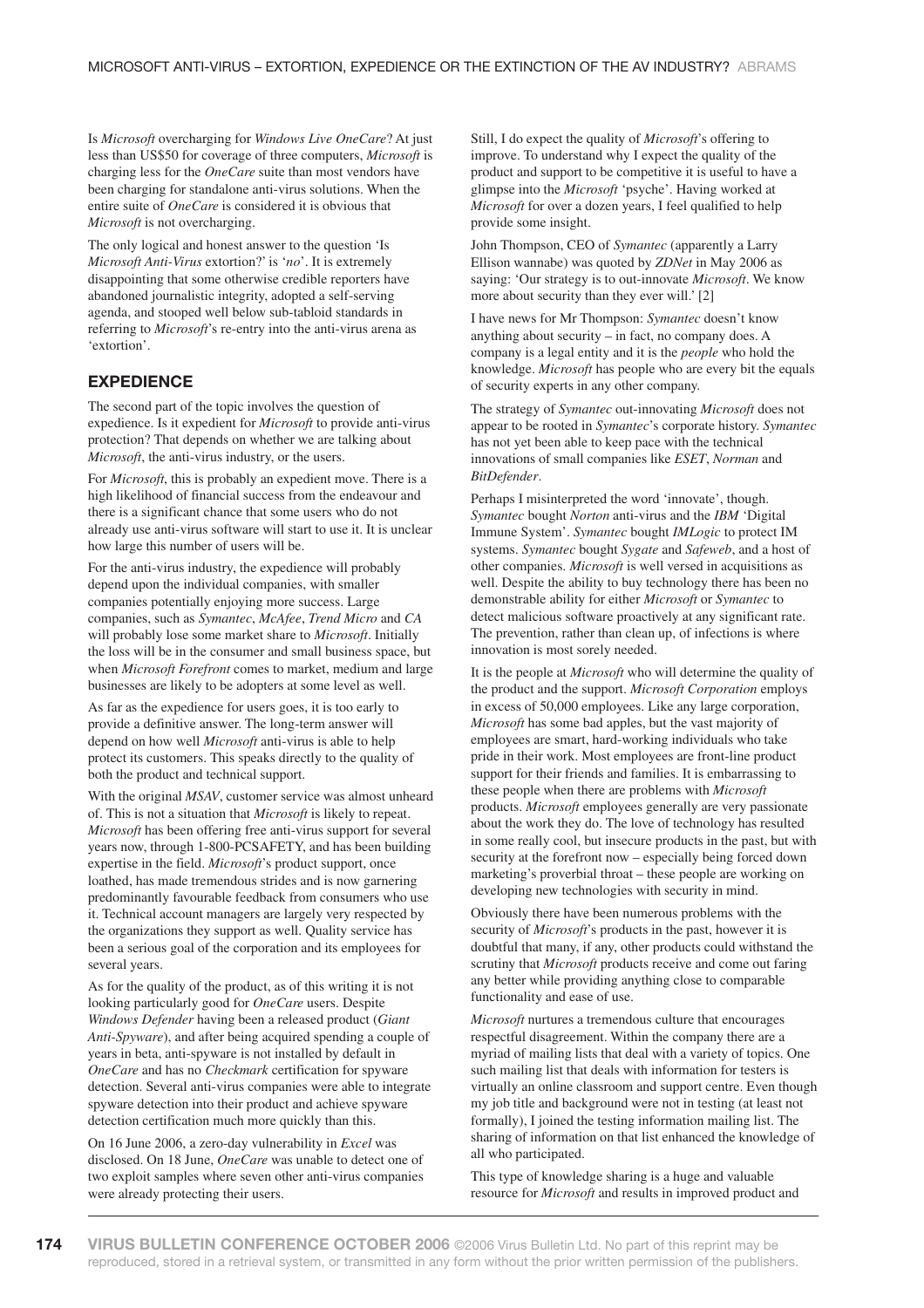employee productivity. One need not be a tester to participate in the list and people from a variety of job functions make meaningful contributions to the list.

A different list dealing with product security and security and privacy issues in general is not only a source of information and education, but a lively forum where many diverse viewpoints and opinions on these issues are argued.

Vehement disagreement with *Microsoft* policies and plans were, and I suspect still are, commonplace on this list. Anyone who has participated on this list must understand how far the *Microsoft* environment is from an ideological monoculture. *Microsoft*'s executive management is intelligent enough to understand that disagreement with policies and decision is not disloyal, rather it demonstrates passion and genuine caring. *Microsoft*'s management is also smart enough to know it is better to be aware of what people think than to participate in stifling dissent.

Once, while working at *Microsoft*, I obtained potential vulnerability information that I passed along to the *Microsoft Security Response Center* (*MSRC*). The reply I received stated that the issue was not a vulnerability. Convinced that it was, I provided arguments and a harmless example of the problem to demonstrate my reasoning. After ensuing discussions, internal to the *MSRC*, it was decided that the issues did either constitute a vulnerability or at least a problem that required resolution. The problem was later fixed. I was not a tester, a programmer, a member of a security team, or in any position of authority. Security response was not my job. At no time (that I am aware of) was I criticized for intruding into someone else's job, nor were my views and opinions dismissed as irrelevant due to my background or job duties.

The fact that people at *Microsoft* are willing to accept information and diverse views, generally very openly, is a huge benefit to the company. *Microsoft* employees are encouraged to contribute their skills, knowledge and opinions on any issue they feel passionate about. Companies who do not actively foster this type of environment waste valuable resources and put themselves at a serious competitive disadvantage to *Microsoft*.

For those interested in another employee's insight into what it is like to work at *Microsoft*, I would refer them to [3].

The combination of the work environment, the dedication of employees, and the hiring of experienced anti-virus professionals leave me with no doubt that *Microsoft* will be a serious contender based upon the merits of its product.

After *Microsoft* announced that it had acquired *GeCad RAV*, Nick FitzGerald posted thoughts about the acquisition on alt.comp.virus. In June 2003, when discussing why *Microsoft* had made this decision, Nick posted:

'What can MS really hope to benefit from acquiring some pretty good (cross platform) AV s/w?

'The cynic in me (and no disrespect to the RAV folk, past and present and the soon-to-be MSAV 2.0 folk) says that those foolish enough to sign up for MSAV 2.0 will mainly be fuelling Microsoft's need to get users "hooked" into an "always on" (well, "very often connected") drop feed from MS for their AV definition updates. Perhaps to sweeten the deal, at least at first, MS may offer its AV updates free (or heavily discounted) through WindowsUpdate.

'Having a steady supply of users connecting to the Redmond mother ship every day for what has come (due to the AV industry's "success") to be seen as "needed updates" may boost either or both of MS's desires for pushing more patches to more users (who may normally be rather hesitant, if not outright resistant to visit WindowsUpdate) and/or as the "natural" means to start a "paid for updates" service. Not only has the AV industry enjoyed unparalleled access to its users' computers to install updates almost unquestioned, \_but\_ its users enjoy this so much they \_pay\_ for the "privilege".

'MS has never come close to this level or form of user "dedication", and may now see this as the route forward for increasing "revenue opportunities".'

I was not involved in the decision-making process to acquire *RAV*, but having had discussions with people who were involved, at some level, I believe that Nick is partially on the right track. In a paper by Matthew Braverman entitled 'Win32/Blaster: a case study from Microsoft's perspective' and presented at VB2005 [4], it was reported that more than five months after the Blaster worm had appeared the *Windows Blaster Worm Removal Tool* cleaned millions of infected computers. Later in Matthew Braverman's paper it is revealed that, within six months, over 12 million computers were disinfected.

*Microsoft* realizes that the exploitation of security problems, as well as malware infections that only rely upon user ignorance and gullibility, are harming the *Windows* brand. By attracting users to *Windows Update*, and by getting users to run anti-virus software, *Microsoft* will improve the security of its users. This will help *Microsoft* protect the *Windows* brand. The corporate focus on protecting the *Windows* brand is another reason why I expect both product support and the product itself to be of good quality. From the human side, the testers, developers, and support professionals at *Microsoft* do sincerely want to help people be more secure. I do not believe that the revenue potential will go unexploited, and I do not believe this was a primary factor in the decision to provide a *Microsoft* solution.

After the *Microsoft Blaster Removal* tool, *Microsoft* released the *Microsoft Malicious Software Removal* tool. Some statistics around the success of the latter were presented by Jason Garms at the AVAR 2005 conference in Tianjin, China [5]. The billions of executions to date, coupled with a very low incidence of problems with the tool bode well for *Microsoft*, however it must be noted that there are considerable differences between a fully-fledged anti-virus product and a monthly tool that addresses a small part of the problem. Still, one must recognize the capability of *Microsoft* engineers to produce a robust security tool.

It would appear from empirical evidence that *Windows Live OneCare* will be expedient for some users. The major caveat would be that if a user selects *Windows Live OneCare* over discrete security products providing better protection, the specific user's security profile will be degraded. For those using inferior products, or none at all, *OneCare* is good news.

Obviously a big part of the quality of the offering is the technology. As Nick FitzGerald noted, *Microsoft* acquired some 'pretty good' anti-virus software. While *RAV* posted a cumulative record six VB 100% awards out of 25 attempts, it should be noted that *RAV* achieved VB 100% awards in four of its last six tests and one of the failures was on the *Linux*

'You see where I'm going with this?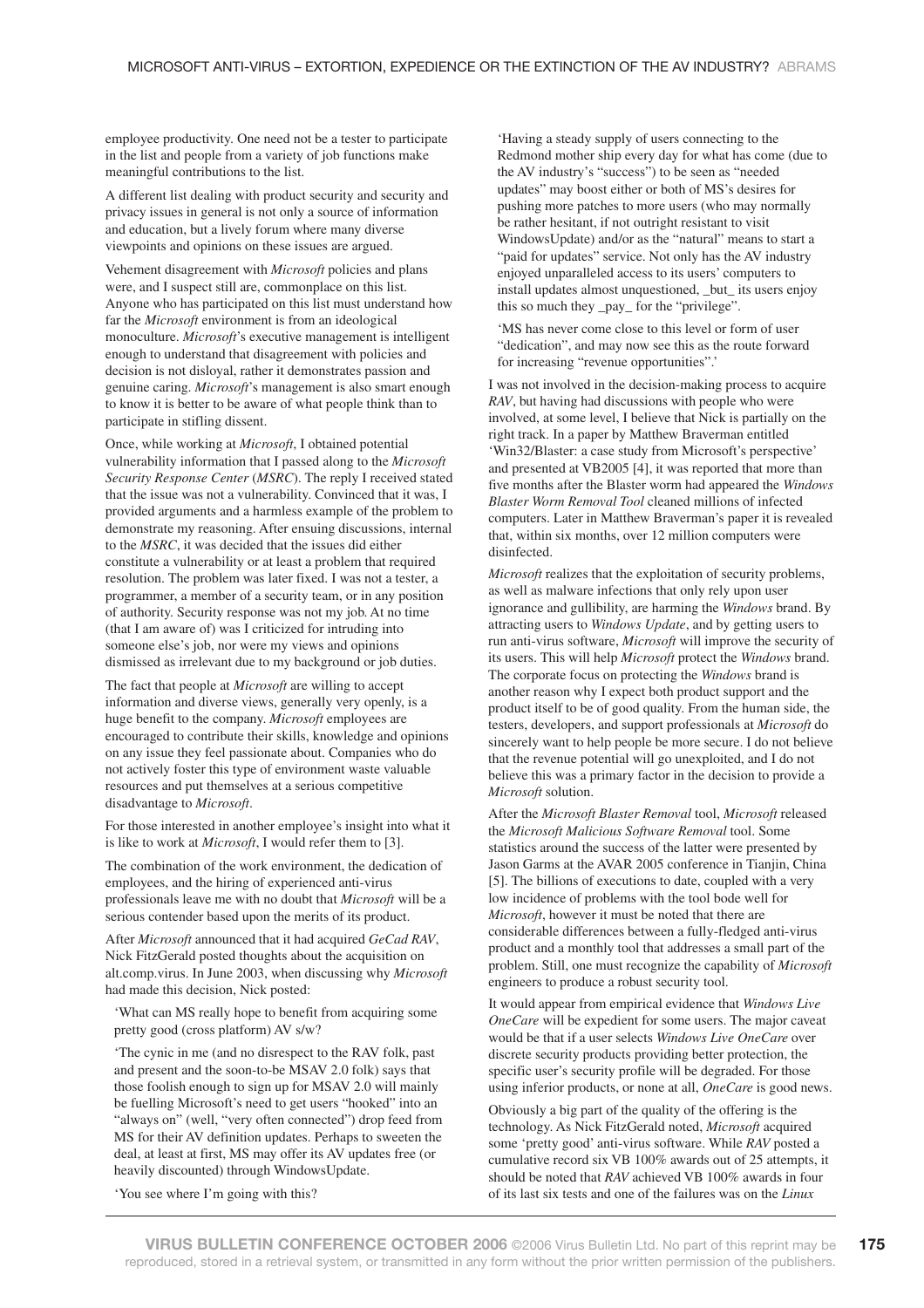OS. *RAV* was a product with an increasing level of quality and very bright developers. Several of these developers came to *Microsoft* in the acquisition of *RAV*. Unlike the days of DOS 6, *Microsoft* has a significant and competent test and development team working on the anti-virus product.

*Microsoft* invests billions of dollars each year in its research department. The funding is for pure research, much like *Park Xerox* used to do. I would expect that some of the ideas coming from *Microsoft* research will eventually add significant heuristic capabilities to the product; however that is far from guaranteed. Companies such as *McAfee* and *Symantec* have significantly greater resources, but have been unable to approach the heuristic capabilities of *NOD32* – the product of *ESET*, a small Slovakian company – or *Norman Virus Control* from Norwegian company *Norman*, or *BitDefender* from Romanian company *SOFTWIN*.

## **EXTINCTION OF THE AV INDUSTRY?**

So, given that *Microsoft* is not extorting users, and will very likely have a very competitive product soon, if not already, what does this mean to the anti-virus industry? Will we see another *IE* vs. *Netscape* scenario? Leave it to Nick FitzGerald to provide some prescient insight into this topic in the same 2003 alt.comp.virus post.

'And does MS really think it can (in the short term) take over enough of the AV industry to dominate? Remember, in the "browser wars" against Netscape, it was really two \_emerging\_ products fighting not only for market share but to shape the vision and direction of what that market was. Here we have MS swallowing up a small player in a very well- established sub-industry niche – quite a different kettle of fish if you ask me...'

Before this alt.comp.virus thread *ZDNet* ran an interview with Bill Gates [6], in which David Coursey reported the following:

'When asked why Microsoft isn't in the anti-virus business and more heavily into desktop security, to my surprise Gates just sort of smiled and said some issues remain to be resolved. I think companies in those spaces should consider that a warning.'

In an email to a private mailing list (quoted with permission) Jimmy Kuo addressed the notion of the warning with the following quip:

'I'll consider it a warning when MS actually does it.

Because that'll be two tries.

And MS succeeds on its third try.

:-)'

Perhaps *Windows Defender* or the *Microsoft Malicious Software Removal Tool* represents the second try. I believe that *OneCare* will make a significant impact in the anti-virus industry, but predominantly for the largest players.

To quote yet more of Nick FitzGerald's alt.com.virus post from 2003:

'…there's the existing, very well-established "should I use McAfee or Norton?" mindset in that market sector.'

Unlike Nick, I believe that the *McAfee* and *Norton* consumer market is where *Microsoft* will have a very significant impact. With no disrespect intended to the large players in the

industry, I do believe that most of the consumers buying these products do so primarily due to name recognition and marketing. These people generally have neither the skills, nor often the desire, to truly evaluate anti-virus software.

*Microsoft* carries tremendous name recognition and a world-class marketing organization. It may take some time, but I would expect the detection capabilities of *Microsoft*'s offering eventually to match *Symantec*, and there is significant potential for better heuristics. If the incredibly slow nature of *Symantec*'s anti-virus offering is key to its market dominance then *Microsoft* will be unbeatable – in *Virus Bulletin* testing, *OneCare* is making *Symantec* look fast! *McAfee* and *Trend Micro* will also face a competitor who is their equal or better in marketing prowess and a product that is, or will be, their equal or potentially better as well.

Of course, the companies with the largest market share have the most market share to lose. However, I believe the largest companies will lose a disproportionately high share of consumers initially. I think the smaller companies will see a significantly lower rate of loss of market share. Small companies like *ESET*, and several others, have customers who already know the names of *McAfee*, *Symantec* and *Trend Micro*. These customers have already been exposed to the marketing machines of these companies, and yet have made a conscious decision to choose the products they use for reasons that clearly extend beyond name recognition. In general, *ESET*'s customers care about system resource consumption and proactive detection. *Microsoft*'s offering includes separate engines for anti-virus and anti-spyware and then adds other components. No data, as of this writing, indicates any significant level of heuristics in the *Microsoft* offering and the scanner is considerably slower than most other anti-virus products.

The one reason why *Microsoft* may have success in luring customers from smaller companies is the convenience factor of the backup and performance portions of *OneCare*. This may not prove to be as enticing as it may look at first glance. For customers choosing solutions based upon technology it is reasonable to assume that a significant percentage of these customers also have a favourite backup solution and/or performance product. *OneCare* will not appeal to the 'best-of-breed' buyer in the foreseeable future.

*Microsoft* will have obstacles to overcome if it is to obtain and maintain significant market share. Not the least of these factors is a hostile media. When a *Microsoft* product has a fairly low risk vulnerability, the press reports this to a far greater extent than when any other company's products have more significant problems. Anything negative with *Microsoft*'s name in the headlines is seen as a marketing opportunity for many media companies. I'm betting it is effective in bringing attendees to a presentation too! A virus that disables *Microsoft Anti-Virus* as well as a dozen other anti-virus products will be presented as attacking *Microsoft*. While the negative treatment of *Microsoft* by the media may be disproportionate, often inaccurate, and unfair, it does happen and it will have some impact on *MS*.

*Microsoft Anti-Virus* will be the target of most all of the virus writers. In the past this may have diverted some attacks away from other vendors, but the evolution of malware toward organized crime simply means that *Microsoft* will be an additional target. It is unlikely that any other vendors will see any reduction in attacks against their products with *Microsoft*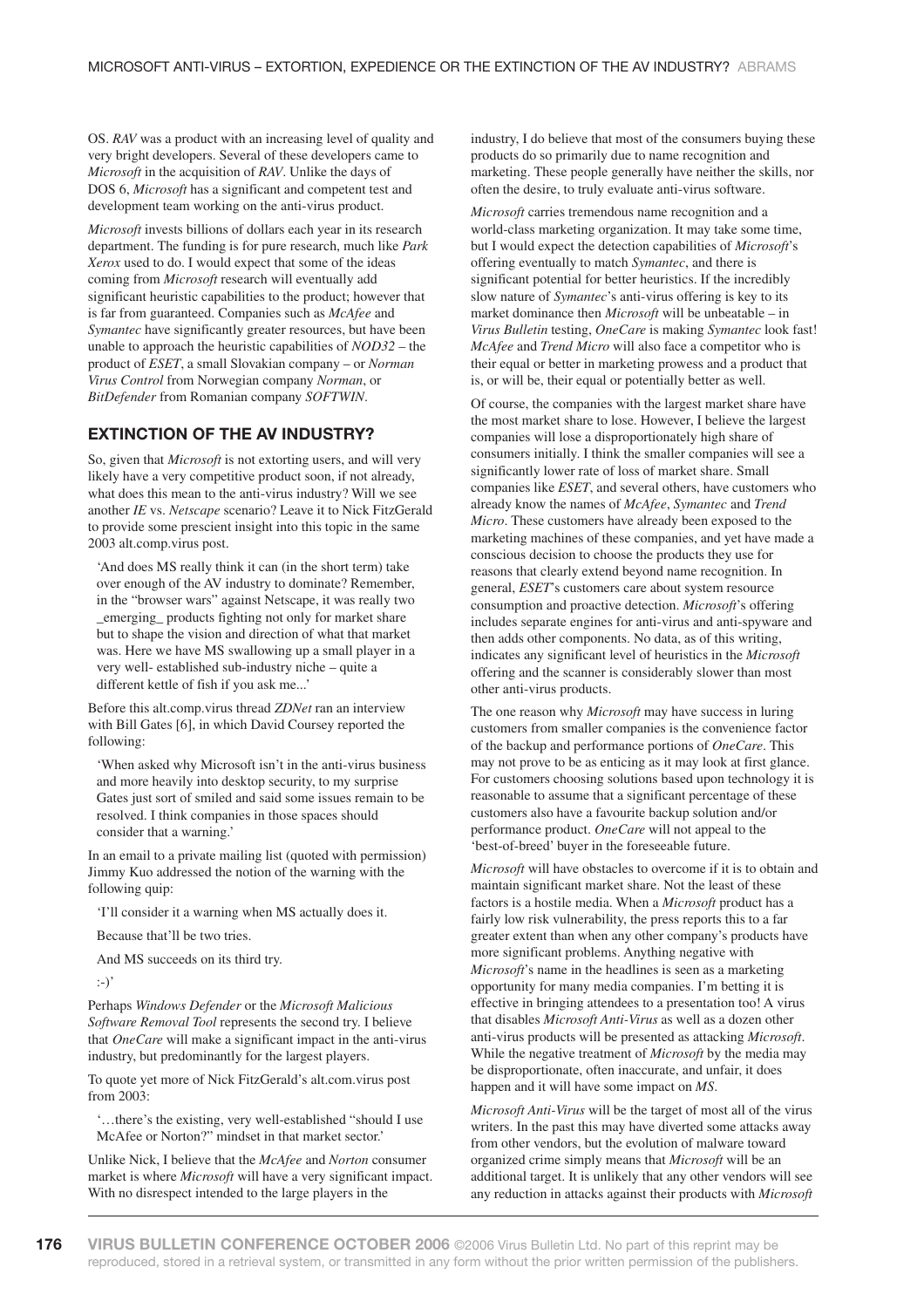entering the field. Having said that, it is still likely that the fewer, but still active, non-profit malware writers will target *MSAV* specifically for fun or out of spite, and most other vendors will be ignored. The result will be a marginally higher attack rate against *Microsoft*.

In the past, it was other vendors' anti-virus products that failed to prevent *Windows* from becoming infected. The fact that *Microsoft*'s anti-virus offering will, at times, fail means that it will be *Microsoft* who failed to protect *Windows*. I believe that after some market gain by *Microsoft*, failure to protect its own operating system will eventually cause many users to turn to other anti-virus solutions, restoring some lost market share for other companies. The fact that other companies' products fail, at times, to protect the *Microsoft* operating systems will generally not be viewed as harshly as when *OneCare* fails, regardless of which product does better overall.

The most obvious hurdle and perhaps the largest for *Microsoft* is the perception of not understanding security. Regardless of truth or fairness of this perception, it will slow the rate of adoption of *OneCare* and will prevent many from ever adopting the *Microsoft* offering.

One of the concerns I have heard in the anti-virus industry is how *Microsoft* being a competitor is going to affect the sharing of information. In 1997 *Microsoft* was exceptionally bad at sharing information that would help the anti-virus industry protect *Microsoft* users. Over time, *Microsoft* became better at sharing information. A handful of people at *Microsoft* worked very hard to make this happen. The group at *Microsoft* that is responsible for sharing information with the industry is now the group responsible for the security product offerings – an apparent conflict of interest.

Interestingly, this unholy alliance may potentially result in better information sharing than if the duties were separated. Any information that the *Microsoft* anti-virus product group has about *Microsoft* software will probably have to be shared in order to prevent legal problems. Because *Microsoft* is now producing anti-virus software, there will be people in *Microsoft* requiring the same information that the rest of the anti-virus industry needs. I do not see the competitive aspect as a reason for information sharing to be diminished.

If less information is shared I would expect it to be due to the lack of industry experience of the anti-virus product management at *Microsoft*. Few people at *Microsoft* have any significant experience working with the anti-virus industry. I also believe that experienced researchers, such as Adrian Marinescu, have the stature and integrity to insist that *Microsoft* play fairly with the rest of the industry.

The better *Microsoft*'s competitors are at protecting *Windows* users, the stronger the *Windows* brand will be. This should be exceptionally strong motivation for *Microsoft* to help the industry as much as possible. A possible problem in acting on this self-serving, but useful motivation is a review system that probably does not take this aspect of the business into consideration.

The absolute numbers of users signed up for *OneCare* will probably be the review criteria for employees and the absolute good done for the *Windows* brand name will probably not carry any weight at employee review time. If *Microsoft* can figure out how to address this potential problem the industry stands to benefit from increasingly better information sharing.

If *Microsoft* is unable to reward performance that leads to a stronger *Windows* brand then the industry will struggle for critical information and *OneCare* will prove to be counterproductive to *Microsoft* and its customers.

One of the issues I have with *Microsoft*'s entry into the anti-virus/anti-spyware arena is the blatant corporate hypocrisy of the corporation's pro-spam and anti-privacy position.

On the surface, Bill Gates and the *Microsoft* public voice claim to be fighting against spam. The truth is that *Microsoft*, as a corporation, has supported legislation that allows spam to be sent to users who do not opt out, as opposed to the respectful approach of opt in. Anti-malware professionals know that, increasingly, spam is used to carry malware. The notion that one should opt out of spam is inconsistent with respect for privacy, and flies in the face of intelligent security measures. I would expect that if a survey was conducted amongst *Microsoft* employees the vast majority would prefer opt-in legislation in the US, yet *Microsoft Corporation* has completely ignored anything related to decency in its approach to this issue.

I doubt this will have any significant effect on US sales, but I would hope that in other parts of the world, where laws are more supportive of privacy than those in the US, it will be detrimental to sales. It is irresponsible for *Microsoft* to support a position that requires consumers to validate their email address for spammers in order to try to be removed from a spam list. *Microsoft*'s opt-out position contributes to the spam problem, and hence to the spread of malware. There is little wonder why the US is one of the biggest spam producers – companies such as *Microsoft* have openly supported legislation to exacerbate the problem.

The final obstacle for *Microsoft* is its track record. *Microsoft* anti-virus does not have any significant track record and *Microsoft Defender*® has not achieved any certification for spyware detection as of this writing.

The competition has established track records. Many other companies have long histories of consistent certification by the *ICSA*, *Checkmark*, and *Virus Bulletin*. *NOD32* is certified by *Checkmark Labs*, *ICSA*, and has achieved the *Virus Bulletin* VB 100% award more times than any other product. *NOD32* has been tested by *AV-Test.org* and *AV-Comparatives.org* and has consistently been found to have exceptionally better proactive detection than any other product, including products developed by companies, such as *Microsoft*, with large research and development budgets.

There is a simple measure for *Microsoft* if they care to try to compete on the technical merits of their product. *ESET* has set the bar for quality, it remains to be seen how high *Microsoft* can jump.

#### **REFERENCES**

- [1] *Webster Dictionary*. 1913. p529.
- [2] http://news.zdnet.co.uk/internet/security/ 0,39020375,39267939,00.htm.
- [3] http://www.qbrundage.com/michaelb/pubs/essays/ working\_at\_microsoft.html.
- [4] Braverman, M. Win32/Blaster: a case study from Microsoft's perspective. In Proceedings of the Virus Bulletin International Conference. 2005.